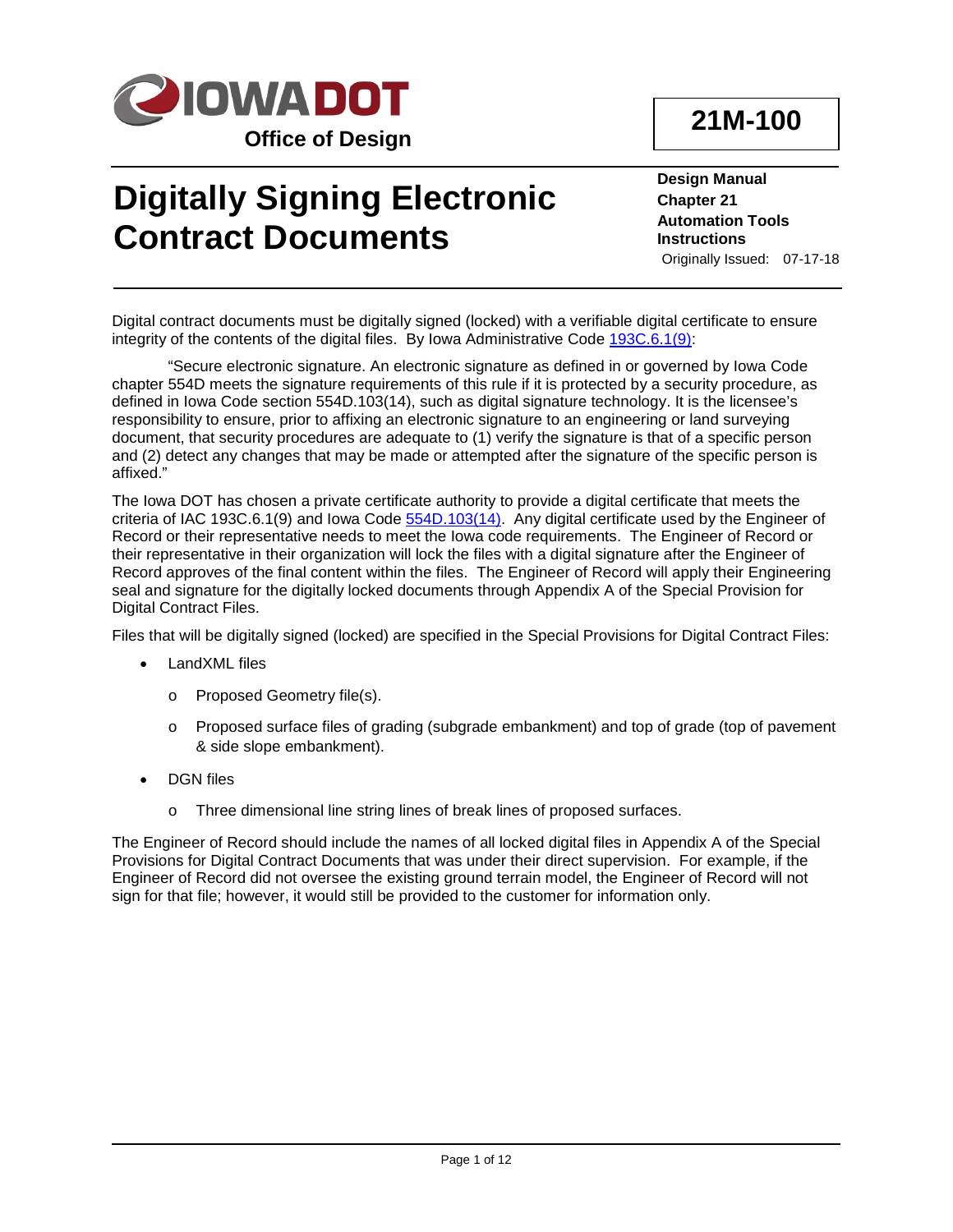### **Digitally Signing (Locking) LandXML Files**

The utility to be used to digitally sign XML files can be accessed from the Office of Design folder (W:\Highway\Design\Office of Design\).

| The utility is called FDOTXMLSigning.exe: |  |
|-------------------------------------------|--|
|-------------------------------------------|--|

|                                                            |                                                                               |                    |                           |                         | $\Box$ | $\Box$ | $\mathbf{x}$ |
|------------------------------------------------------------|-------------------------------------------------------------------------------|--------------------|---------------------------|-------------------------|--------|--------|--------------|
|                                                            | Computer ▶ (W)DataStor (\\ntdfs) (W:) ▶ Highway ▶ Design ▶ Office of Design ▶ |                    | $\mathbf{v}$ $\mathbf{t}$ | Search Office of Design |        |        | م            |
| Organize $\blacktriangledown$<br>New folder<br><b>Burn</b> |                                                                               |                    |                           |                         | 胆 ▼    | m      | 0            |
| <b>X</b> Favorites                                         | Name                                                                          | Date modified      | Type                      | Size                    |        |        |              |
| Desktop                                                    | <b>Design Resources</b>                                                       | 5/17/2016 1:37 AM  | File folder               |                         |        |        |              |
| Downloads                                                  | <b>Print Servers</b>                                                          | 5/31/2016 11:00 AM | File folder               |                         |        |        |              |
| <b>Recent Places</b><br>93                                 | MicroStation V8 Tools                                                         | 4/29/2009 7:59 AM  | Shortcut                  | 2 KB                    |        |        |              |
|                                                            | AutomationNewsletter                                                          | 2/25/2010 12:42 PM | Shortcut                  | $1$ KB                  |        |        |              |
| Libraries                                                  | <b>Contract Modifications</b><br><b>EXI</b>                                   | 5/18/2012 10:04 AM | Shortcut                  | $2$ KB                  |        |        |              |
| <b>Documents</b>                                           | <b>H</b> Cost Estimating                                                      | 1/26/2012 6:57 AM  | Shortcut                  | $1$ KB                  |        |        |              |
| Music                                                      | <b>Delete RSC</b>                                                             | 1/18/2013 1:55 PM  | Shortcut                  | 2 KB                    |        |        |              |
| Pictures                                                   | <b>DOT Employee Directory</b>                                                 | 5/31/2016 10:13 AM | <b>Internet Shortcut</b>  | 1 <sub>KB</sub>         |        |        |              |
| Ħ<br><b>Videos</b>                                         | FDOTXMLSigning.exe                                                            | 6/7/2016 9:20 AM   | Shortcut                  | $2$ KB                  |        |        |              |
|                                                            | <b>P</b> Forms                                                                | 2/17/2015 2:56 PM  | <b>Internet Shortcut</b>  | $1$ KB                  |        |        |              |
| Computer                                                   | <b>FOR IDMS</b>                                                               | 5/13/2009 8:35 AM  | Shortcut                  | $1$ KB                  |        |        |              |
| Local Disk (C:)                                            | <b>Kill Excel</b>                                                             | 1/22/2010 12:24 PM | Shortcut                  | $1$ KB                  |        |        |              |
| thamski (\\ntdfs\HomeFolde                                 | <b>R</b> Kill MicroStation                                                    | 11/12/2008 7:09 AM | Shortcut                  | $1$ KB                  |        |        |              |
| u (\\dot.int.lan\atscore) (U:)                             | Kill MSforms Exd                                                              | 1/8/2015 10:07 AM  | Shortcut                  | $2$ KB                  |        |        |              |
| (W:) (W)DataStor (\\ntdfs) (W:)                            | <b>Et Lock Computer</b>                                                       | 1/13/2010 1:08 PM  | Shortcut                  | 3 KB                    |        |        |              |
| atscore (\\dot.int.lan) (Z:)                               | OpFin Menu Installation Instructions.doc                                      | 8/16/2002 2:17 PM  | Microsoft Word 9          | <b>28 KB</b>            |        |        |              |
|                                                            | <b>Printers</b>                                                               | 7/14/1997 1:27 PM  | Shortcut                  | $1$ KB                  |        |        |              |
| <b>Cu</b> Network                                          | <b>ProjectWise Training</b>                                                   | 8/31/2012 8:12 AM  | Shortcut                  | 3 KB                    |        |        |              |
|                                                            | Safety Committee                                                              | 1/12/2005 2:10 PM  | Shortcut                  | $1$ KB                  |        |        |              |
|                                                            | Service Survey.doc                                                            | 10/26/2005 8:18 AM | Microsoft Word 9          | <b>56 KB</b>            |        |        |              |
|                                                            | Chall Lettere                                                                 | R/1/2011 12-23 DM  | <b>Internet Shortcut</b>  | $1$ $K$ R               |        |        |              |
| 31 items                                                   |                                                                               |                    |                           |                         |        |        |              |

External users can download the program from the<https://iowadot.gov/design/automation-tools> under the Programs zip file link.

- $\triangleright$  Cell libraries (ZIP file)
- $\triangleright$  Color tables (ZIP file)
- Configuration (ZIP file)
- $\triangleright$  Cost estimating (ZIP file)
- Ognlib (ZIP file)
- $\boxed{\sim}$  Documentation (ZIP file)
- GeoPak (ZIP file)
- $\boxed{\mathbf{C}}$  giNT (ZIP file)
- $\triangledown$  lowaRCS (ZIP file)
- Macros (ZIP file) Ñ.
- Printing (ZIP fill ☞
- Programs (ZIP file) M
- Resource files (ZIP file) ឃ
- Seed files (ZIP file)  $\mathbf{\nabla}$
- Survey (ZIP file)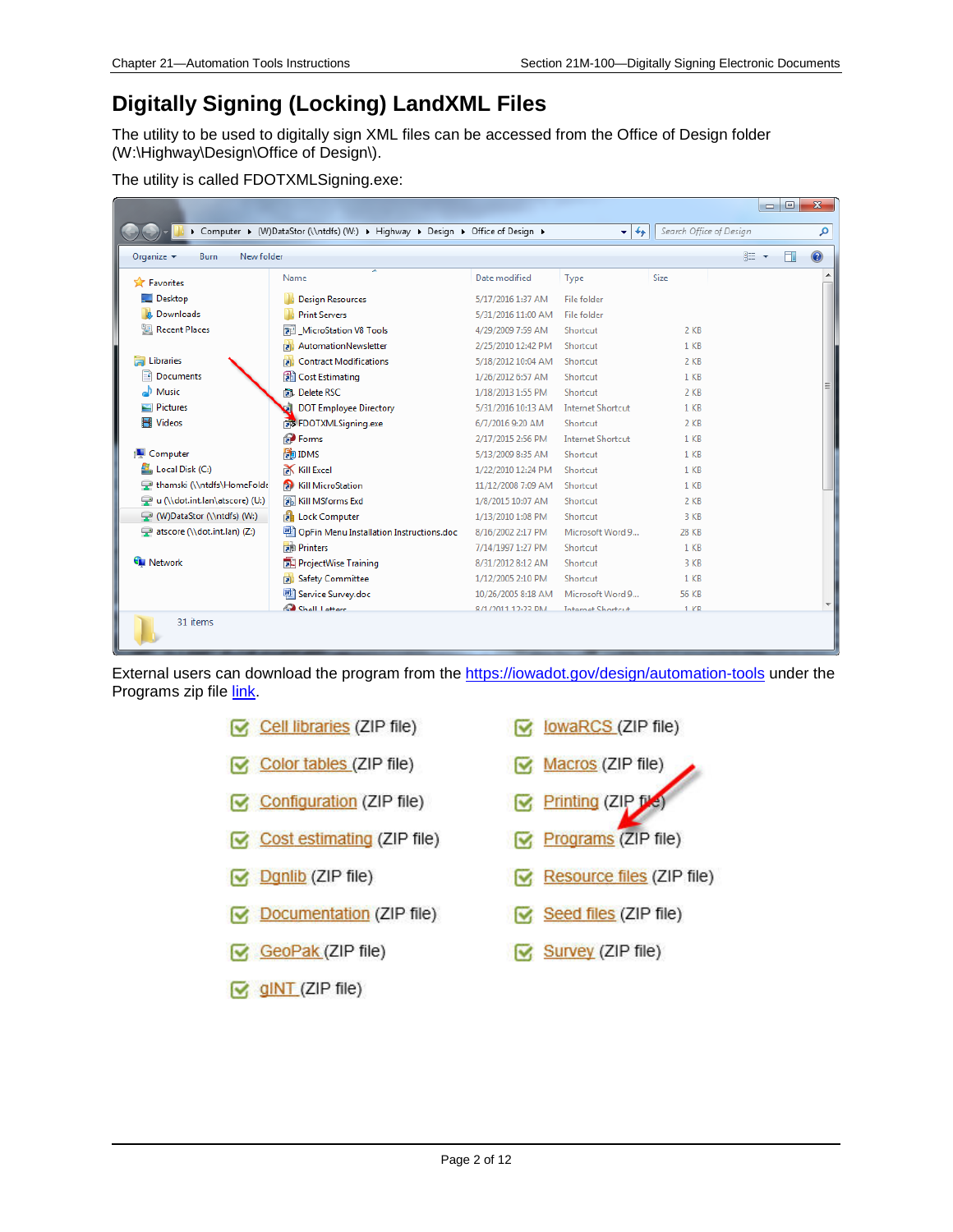Upon opening the utility, it will remember the last digital certificate used to sign files. The first time you use it, you will have to select the correct digital certificate for signing files.

| <b>S FDOT XML Signing</b>         | х<br>e                                         |
|-----------------------------------|------------------------------------------------|
| File<br>Options Help              |                                                |
| Sign<br>Results Log<br>Verify     |                                                |
| Choose Certificate                | <b>Show Certificate</b><br>Apply Signature     |
| V Use XML Spy compatibility mode. |                                                |
| Certficate Information            |                                                |
| an Issuer name                    | IdenTrust ACES CA 1                            |
| Subject name                      | Thomas M Hamski                                |
| Signing algorithm                 | sha256RSA                                      |
| <b>Valid Date</b>                 | 9/28/2015                                      |
| <b>Expire Date</b>                | 9/27/2017                                      |
| Service Provider                  | Microsoft Enhanced Cryptographic Provider v1.0 |
|                                   |                                                |
|                                   | ш                                              |
| Ready                             |                                                |

#### Click the **Choose Certificate** button to select the appropriate certificate for signing.

| <b>S FDOT XML Signing</b>             | х<br>e                                         |
|---------------------------------------|------------------------------------------------|
| Help<br><b>Options</b><br><b>File</b> |                                                |
| Sign<br>Results Log<br>Verify         |                                                |
| Choose Certificate                    | <b>Show Certificate</b><br>Apply Signature     |
| V Use XML Spy compatibility mode.     |                                                |
| Certficate Information                |                                                |
| an Issuer name                        | IdenTrust ACES CA 1                            |
| <b>R</b> Subject name                 | Thomas M Hamski                                |
| Signing algorithm                     | sha256RSA                                      |
| <b>Valid Date</b>                     | 9/28/2015                                      |
| <b>Expire Date</b>                    | 9/27/2017                                      |
| ക്ക Service Provider                  | Microsoft Enhanced Cryptographic Provider v1.0 |
|                                       |                                                |
|                                       | m                                              |
|                                       |                                                |
| Ready                                 |                                                |
|                                       |                                                |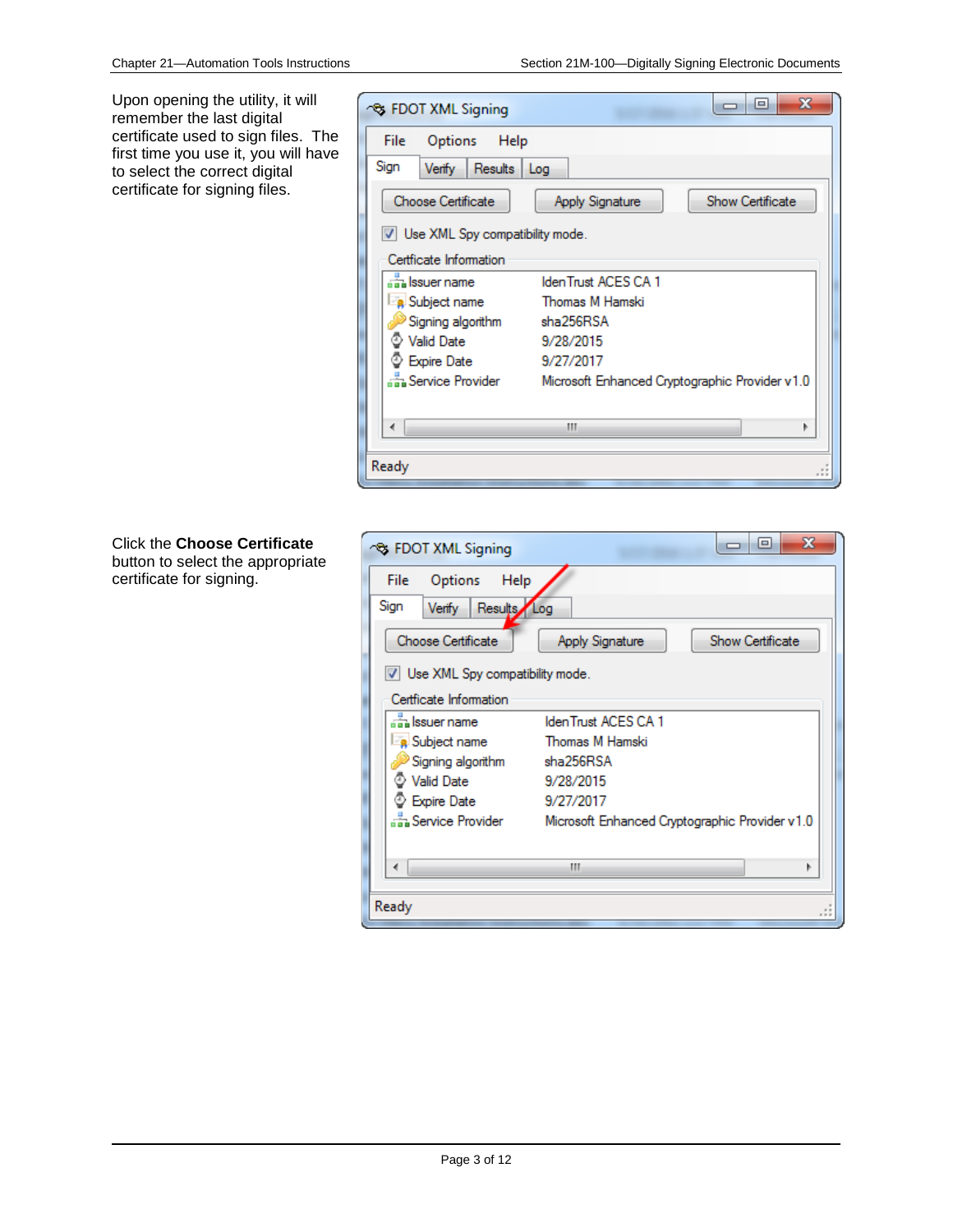**S** Digital Certificates

Select the digital certificate used for digital signature

**Windows Certificate Store** 

Certificates: IdenTrust ACES CA 1

**PFX Digital Certificate File** 

Store Location: Current User

Store Name: My

۰ ┯║

Current Only

۰

 $\mathbf{X}$ 

Show

#### Store location: **Current User**

#### Store name: **My**

Certificates: *Your IdenTrust certificate*

If your certificate is not visible in the dialog, refer to 21M-101 for instructions on exporting your certificate from Internet Explorer.

> Select Show Password: Save Certficate Information an Issuer name IdenTrust ACES CA 1 Subject name Thomas M Hamski Signing algorithm sha256RSA S Valid Date 9/28/2015 Expire Date 9/27/2017 Service Provider Microsoft Enhanced Cryptographic Provider v1.0  $\overline{4}$  $\mathbf{H}$  .  $\blacktriangleright$ OK Cancel

After selecting the appropriate certificate, an output folder must be selected. This is done by clicking on the **Options** menu and selecting **Output Folder**.

|                                                                   | S FDOT XML Signing   |                 | х<br>$\qquad \qquad \blacksquare$ |  |
|-------------------------------------------------------------------|----------------------|-----------------|-----------------------------------|--|
| File                                                              | Options<br>Help      |                 |                                   |  |
| Sign                                                              | Output Folder        |                 |                                   |  |
| Name                                                              | <b>Output Suffix</b> |                 | Subject                           |  |
|                                                                   | XMLFile4.xml         | Thomas M Hamski | IdenTrust ACES CA 1               |  |
|                                                                   | XMLFile3.xml         | Thomas M Hamski | IdenTrust ACES CA 1               |  |
|                                                                   | XMLFile2.xml         | Thomas M Hamski | IdenTrust ACES CA 1               |  |
|                                                                   | XMLFile1.xml         | Thomas M Hamski | IdenTrust ACES CA 1               |  |
|                                                                   |                      |                 |                                   |  |
|                                                                   |                      |                 |                                   |  |
|                                                                   |                      |                 |                                   |  |
|                                                                   |                      |                 |                                   |  |
|                                                                   |                      |                 |                                   |  |
|                                                                   |                      |                 |                                   |  |
|                                                                   | Ш                    |                 |                                   |  |
|                                                                   |                      |                 |                                   |  |
| Output folder - W:\Highway\Design\AutomationSection\Personnel\Tho |                      |                 |                                   |  |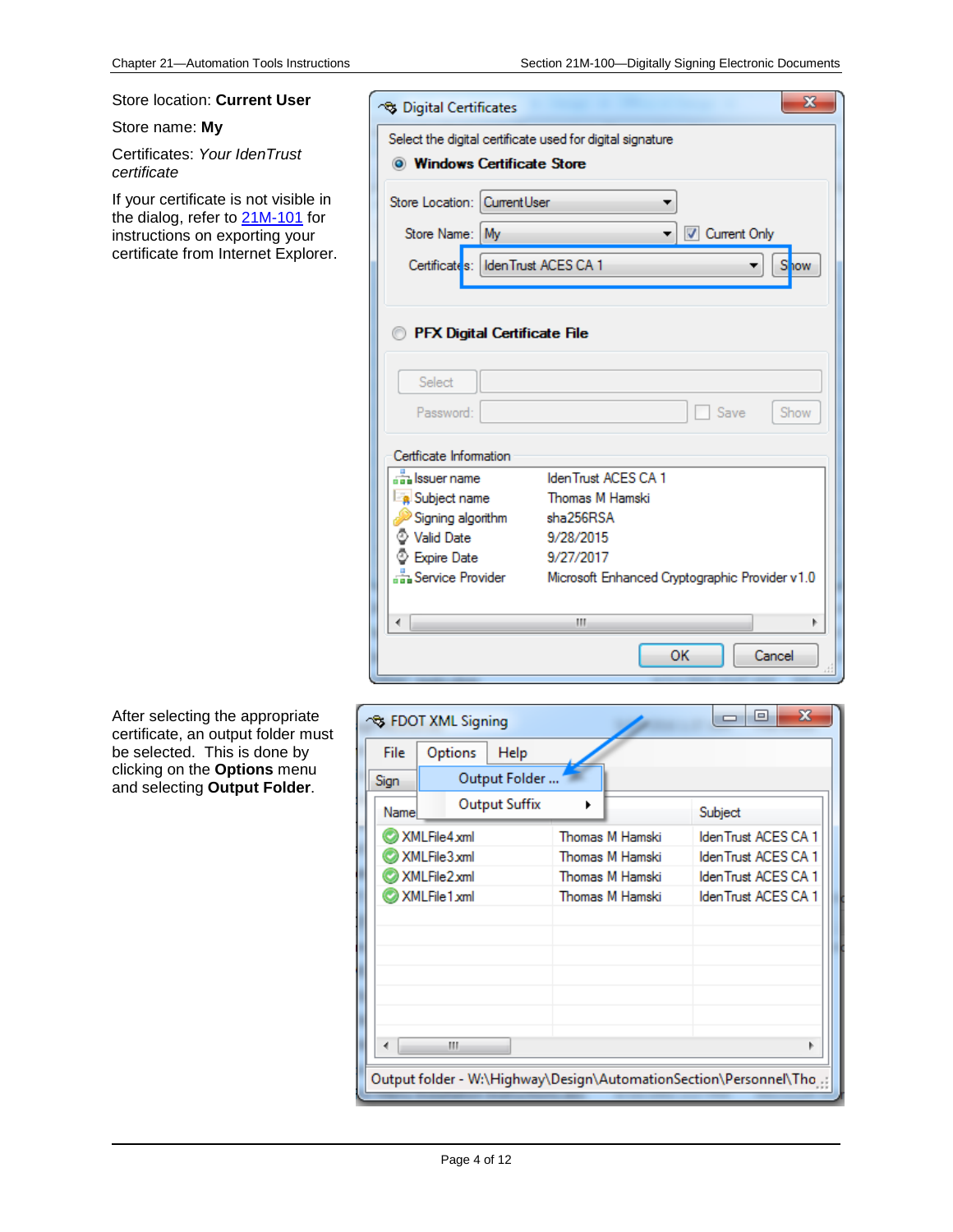Select the appropriate folder to place the signed XML files. This utility is not integrated with ProjectWise. All locations must be on either the local computer or a network drive location.



To sign XML files *Click* on the **Apply Signature** button.

| ਾਲ FDOT XML Signing               | $\mathbf{x}$<br>$\Box$                                            |
|-----------------------------------|-------------------------------------------------------------------|
| File<br>Options<br>Help           |                                                                   |
| Sign<br>Verify<br>Results Log     |                                                                   |
| Choose Certificate                | <b>Show Certificate</b><br>Apply Signature                        |
| V Use XML Spy compatibility mode. |                                                                   |
| Certficate Information            |                                                                   |
| Issuer name                       | IdenTrust ACES CA 1                                               |
| <b>a</b> Subject name             | Thomas M Hamski                                                   |
| Signing algorithm                 | sha256RSA                                                         |
| <b>Valid Date</b>                 | 9/28/2015                                                         |
| <b>Expire Date</b>                | 9/27/2017                                                         |
| Service Provider                  | Microsoft Enhanced Cryptographic Provider v1.0                    |
|                                   | ш                                                                 |
|                                   | Output folder - W:\Highway\Design\AutomationSection\Personnel\Tho |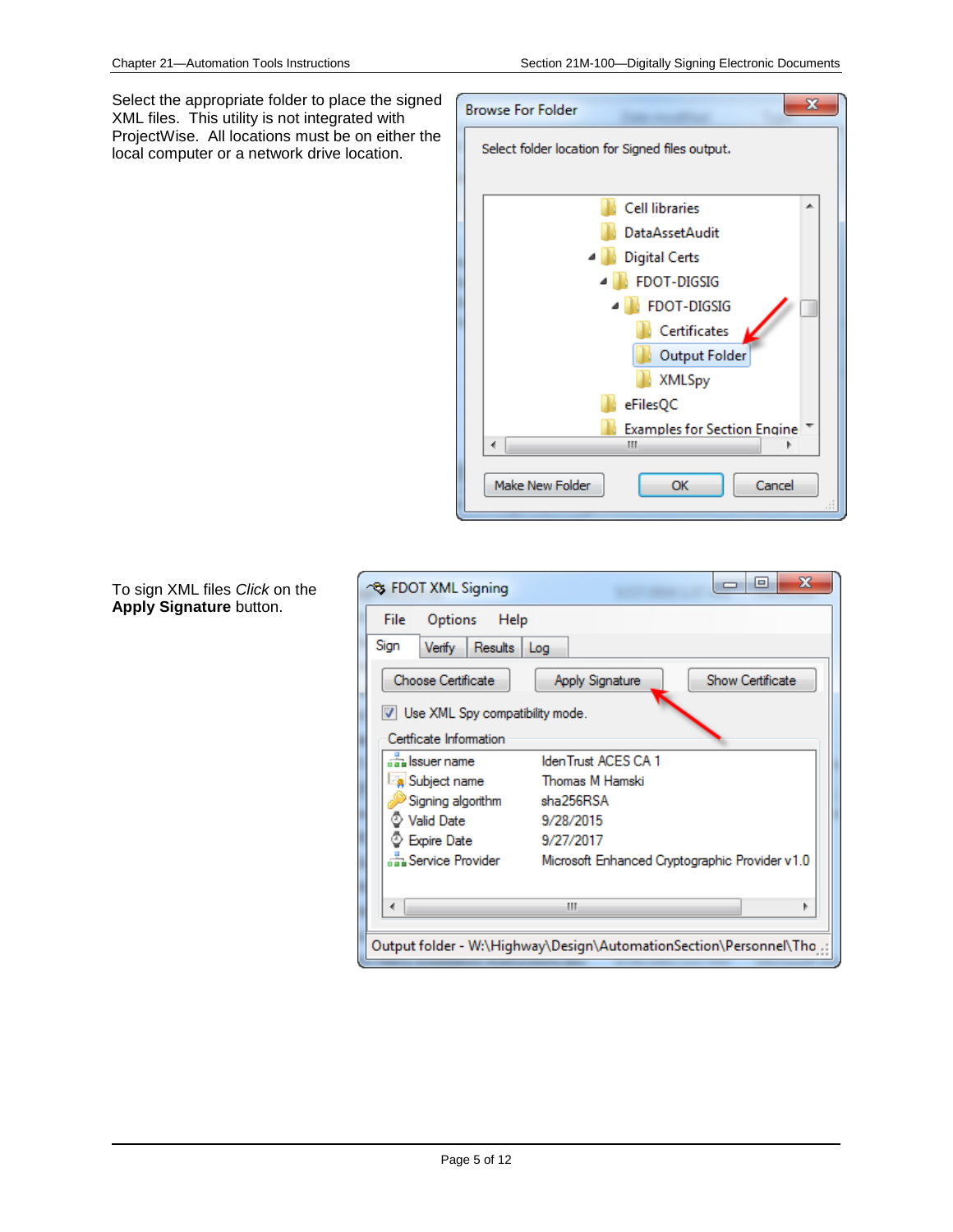Select the files to be signed. Multiple files can be signed at once. The files to be signed must be outside of ProjectWise because the signing program is not ProjectWise integrated.

| Select XML File(s) to Sign                  |                                                                                    |                                  |                     | $\mathbf{x}$ |
|---------------------------------------------|------------------------------------------------------------------------------------|----------------------------------|---------------------|--------------|
|                                             | « Personnel ▶ ThomasHamski ▶ Working ▶ Digital Certs ▶ FDOT-DIGSIG ▶ FDOT-DIGSIG ▶ | $4+$<br>$\overline{\phantom{a}}$ | Search FDOT-DIGSIG  | ۹            |
| Organize $\blacktriangledown$<br>New folder |                                                                                    |                                  | #田▼                 | 2            |
| <b>4 X</b> Favorites                        | Name                                                                               | Date modified                    | Type                | Size         |
| Desktop                                     | XMLFile1 Signed.xml                                                                | 5/16/2016 10:08 AM               | <b>XML Document</b> | 5            |
| <b>Downloads</b>                            | XMLFile2 Signed.xml                                                                | 5/16/2016 10:08 AM               | <b>XML Document</b> | 5            |
| 駂<br><b>Recent Places</b>                   | XMLFile3_Signed.xml                                                                | 5/16/2016 10:08 AM               | <b>XML Document</b> | 5            |
|                                             | XMLFile4 Signed.xml                                                                | 5/16/2016 10:08 AM               | <b>XML Document</b> | 5            |
| <b>A</b> Libraries                          | 46-1697-044_CoordinateGeorpetry_Signed.xml                                         | 9/29/2015 11:23 AM               | <b>XML Document</b> | 47           |
| E<br><b>Documents</b>                       | 46-1697-044_CoordinateCeometry2.xml                                                | 10/10/2014 1:06 PM               | <b>XML Document</b> | 45           |
| Music                                       | 46-1697-044 Subgrade model Signed.xml                                              | 10/6/2014 7:16 AM                | <b>XML Document</b> | 3,229        |
| <b>Pictures</b>                             | XMLFile4.xml                                                                       | 9/23/2014 3:20 PM                | <b>XML Document</b> |              |
| H<br><b>Videos</b><br>▷                     | XMLFile3.xml                                                                       | 9/23/2014 3:19 PM                | <b>XML Document</b> |              |
|                                             | XMLFile2.xml                                                                       | 9/23/2014 3:19 PM                | <b>XML Document</b> | 1            |
| 4 <sup>1</sup> Computer                     | XMLFile1.xml                                                                       | 9/23/2014 3:18 PM                | <b>XML Document</b> | $\mathbf{1}$ |
| Local Disk (C:)                             | 4b-1b97-044_CoordinateGeometry.xml                                                 | 7/7/2013 5:57 AM                 | <b>XML Document</b> | 43           |
| ▷ Hamski (\\ntdfs\                          | 46-1697-044 Subgrade model.xml                                                     | 7/7/2013 5:57 AM                 | <b>XML Document</b> | 3,227        |
| De u (\\dot.int.lan\a                       | <b>Certificates</b>                                                                | 5/17/2016 1:51 PM                | File folder         |              |
| ▷ → (W)DataStor (\\n                        | XMLSpy                                                                             | 5/17/2016 1:51 PM                | File folder         |              |
| ﴾ الله atscore Mdot.int                     | $\mathbf{H}$ .                                                                     |                                  |                     |              |
| File name:                                  | "XMLFile4.xml" "XMLFile3.xml" "XMLFile2.xml" "XMLFile1.xml"                        |                                  | XML Files [*.xml]   |              |
|                                             |                                                                                    |                                  | Open                | Cancel       |

Enter your certificate's password.

| S.<br>Signing data with your private exchange key            |
|--------------------------------------------------------------|
| An application is requesting access to a Protected item.     |
| Password for:<br>Crypto API Private Key<br>Remember password |
| OК<br>Cancel<br>Details                                      |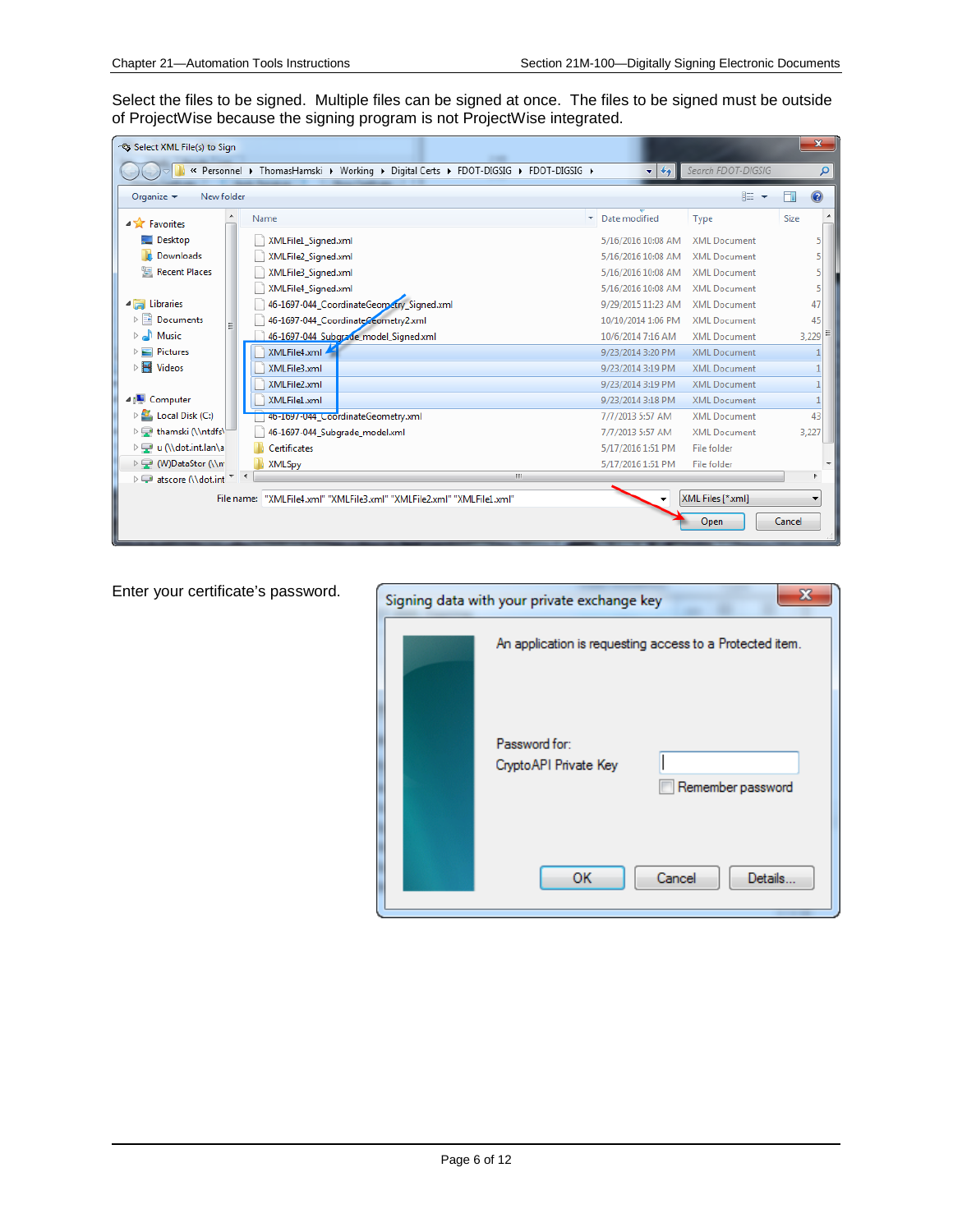The utility has now applied your digital certificate to the XML files.

| <b>S FDOT XML Signing</b>        |                 | x<br>e              |
|----------------------------------|-----------------|---------------------|
| Options<br>Help<br>File          |                 |                     |
| Results<br>Verify<br>Log<br>Sign |                 |                     |
| Name                             | Issuer          | Subject             |
| XMLFile4xml                      | Thomas M Hamski | IdenTrust ACES CA 1 |
| XMLFile3xml                      | Thomas M Hamski | IdenTrust ACES CA 1 |
| XMLFile2xml                      | Thomas M Hamski | IdenTrust ACES CA 1 |
| XMLFile1xml                      | Thomas M Hamski | IdenTrust ACES CA 1 |
|                                  |                 |                     |
|                                  |                 |                     |
|                                  |                 |                     |
|                                  |                 |                     |
|                                  |                 |                     |
|                                  |                 |                     |
| Ш                                |                 |                     |
| All XML files signed.            |                 |                     |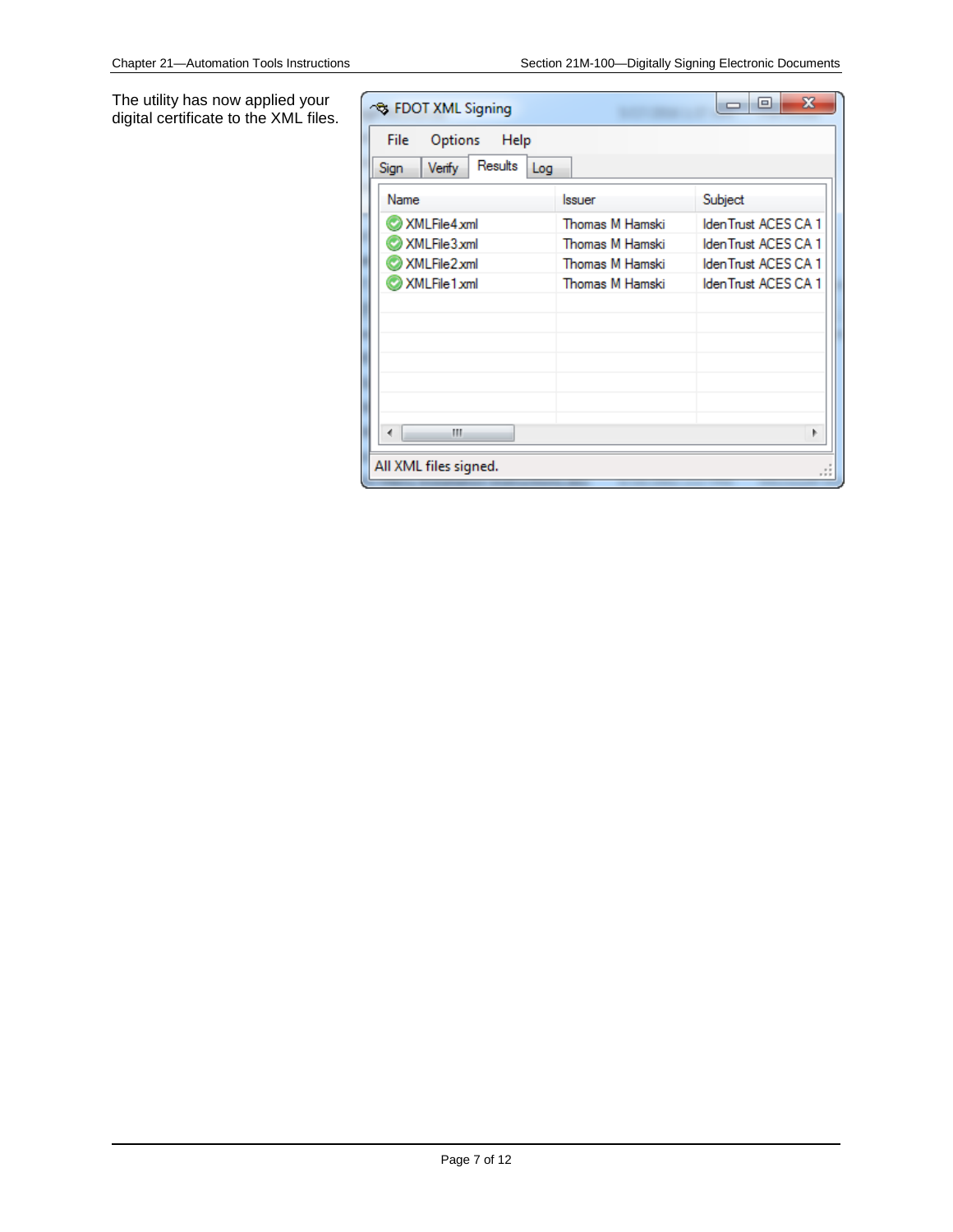### **3D DGN Files**

MicroStation files can only be signed one at a time. Open the files to be signed one at a time and repeat the following steps.



Digital signatures in MicroStation are accessed from **Tools>Security>Digital Signatures>Digital Signatures**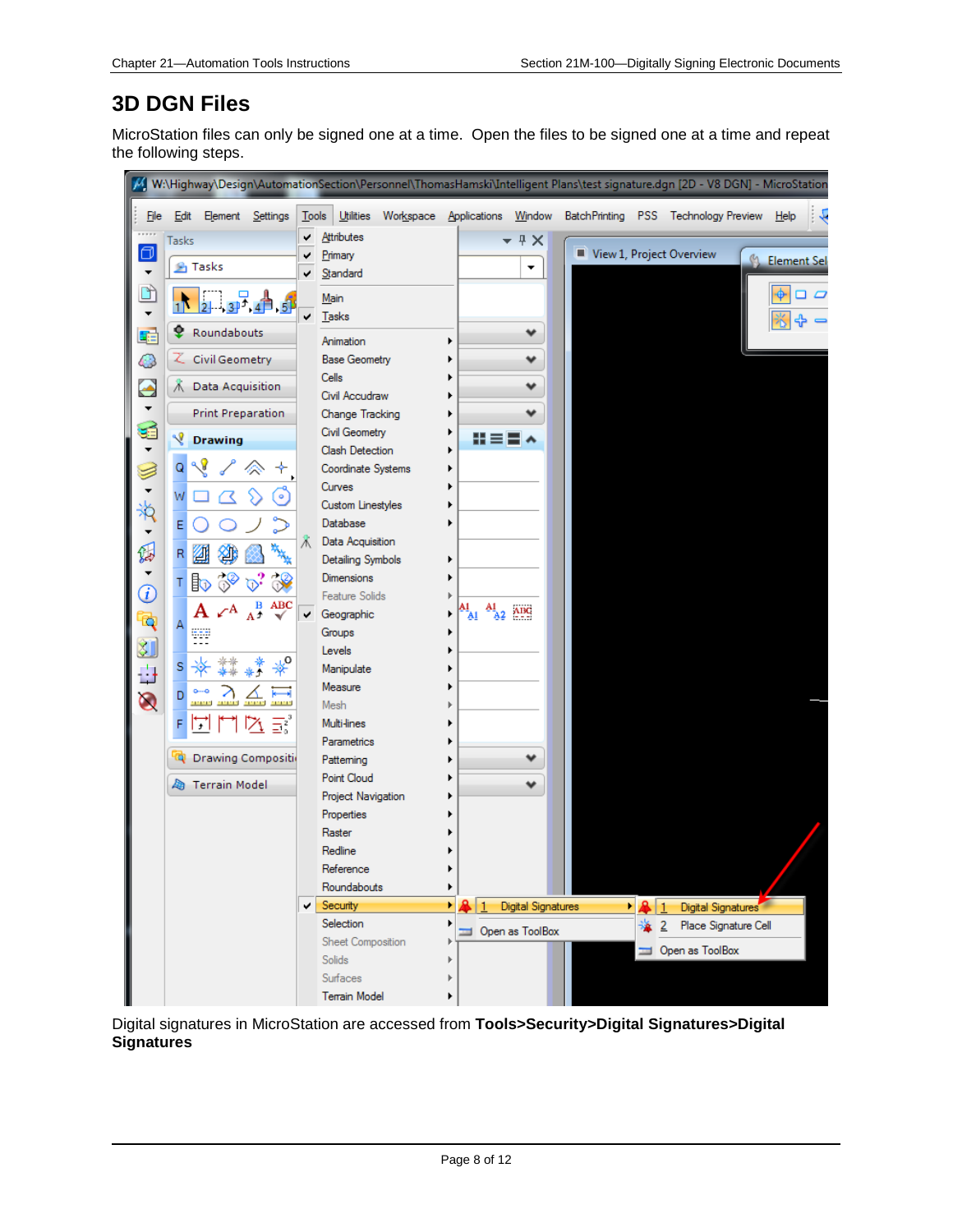

*Click* on **Add File Signature** button.

*Click* on the magnifying glass next to Certificate field.

| <b>Add File Signature</b> |                      |
|---------------------------|----------------------|
| Certificate:              |                      |
| Signer:                   | thamski              |
|                           | Location:   HDC18070 |
| Purpose:                  |                      |
| Expiry:                   | YYYY/MM/DD           |
|                           | Dependent Signature  |
|                           | Include References   |
|                           | Cancel<br>ОК         |

Select your IdenTrust certificate to apply to the file and *Click* OK.

| Certificates     |                                       |            |      |         |
|------------------|---------------------------------------|------------|------|---------|
| <b>Issued To</b> | Issued By                             | Expiration | Key? |         |
|                  | To Thomas M Hamsk IdenTrust ACES CA 1 | 2017/09/27 |      |         |
|                  |                                       |            |      |         |
|                  | QK                                    | Cancel     |      | $W$ iew |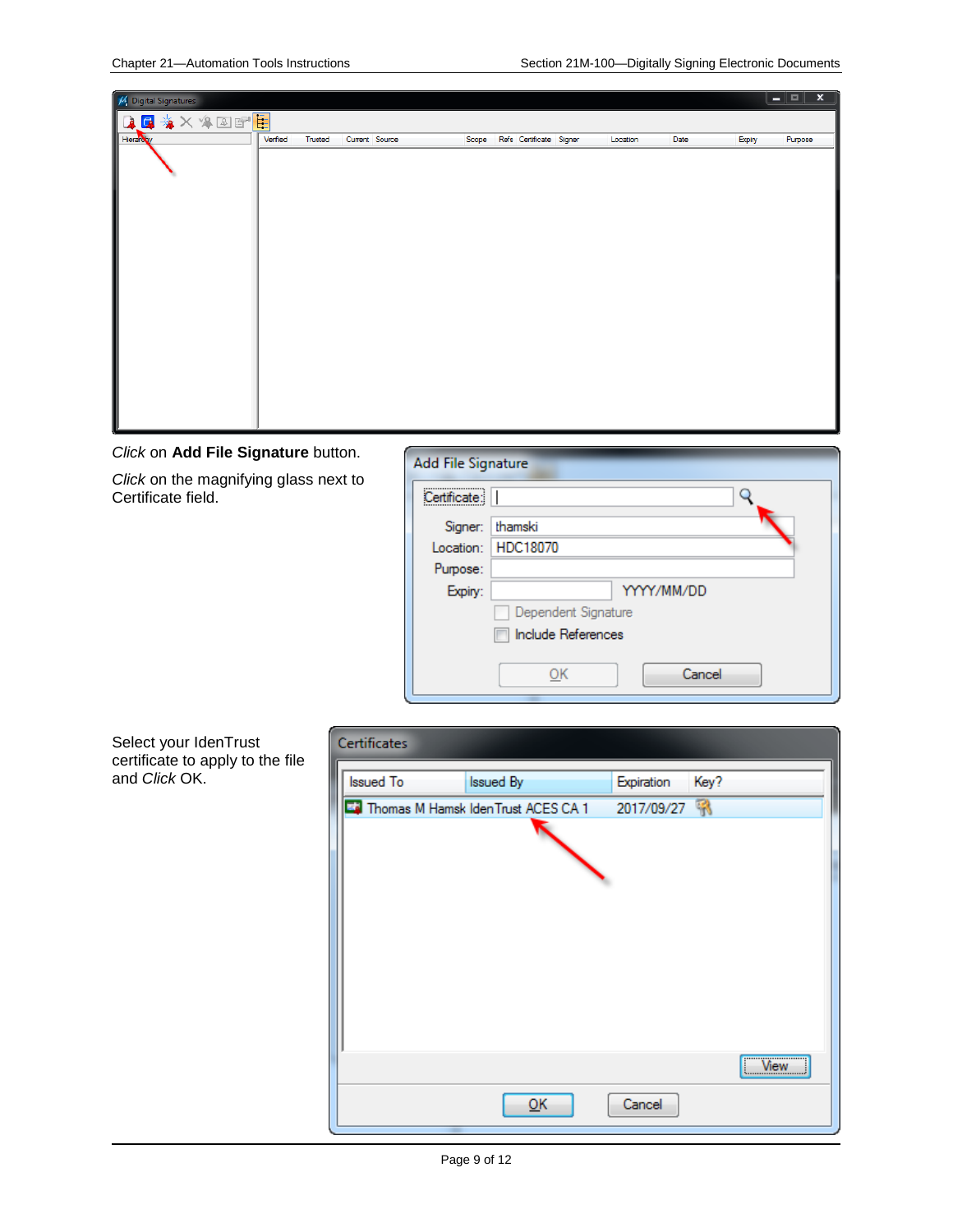*Click* **OK** to apply the digital signature.

| Add File Signature |                                |
|--------------------|--------------------------------|
|                    | Certificate:   Thomas M Hamski |
| Signer:            | thamski                        |
| Location:          | HDC18070                       |
| Purpose:           |                                |
| Expiry:            | YYYY/MM/DD                     |
|                    | Dependent Signature            |
|                    | Include References             |
|                    | ок<br>Cancel                   |

You will be prompted to enter your digital certificate's password. *Click* **OK**.

| Signing data with your private exchange key                  |  |  |  |  |  |
|--------------------------------------------------------------|--|--|--|--|--|
| An application is requesting access to a Protected item.     |  |  |  |  |  |
| Password for:<br>Crypto API Private Key<br>nemember password |  |  |  |  |  |
| OK<br>Cancel<br>Details                                      |  |  |  |  |  |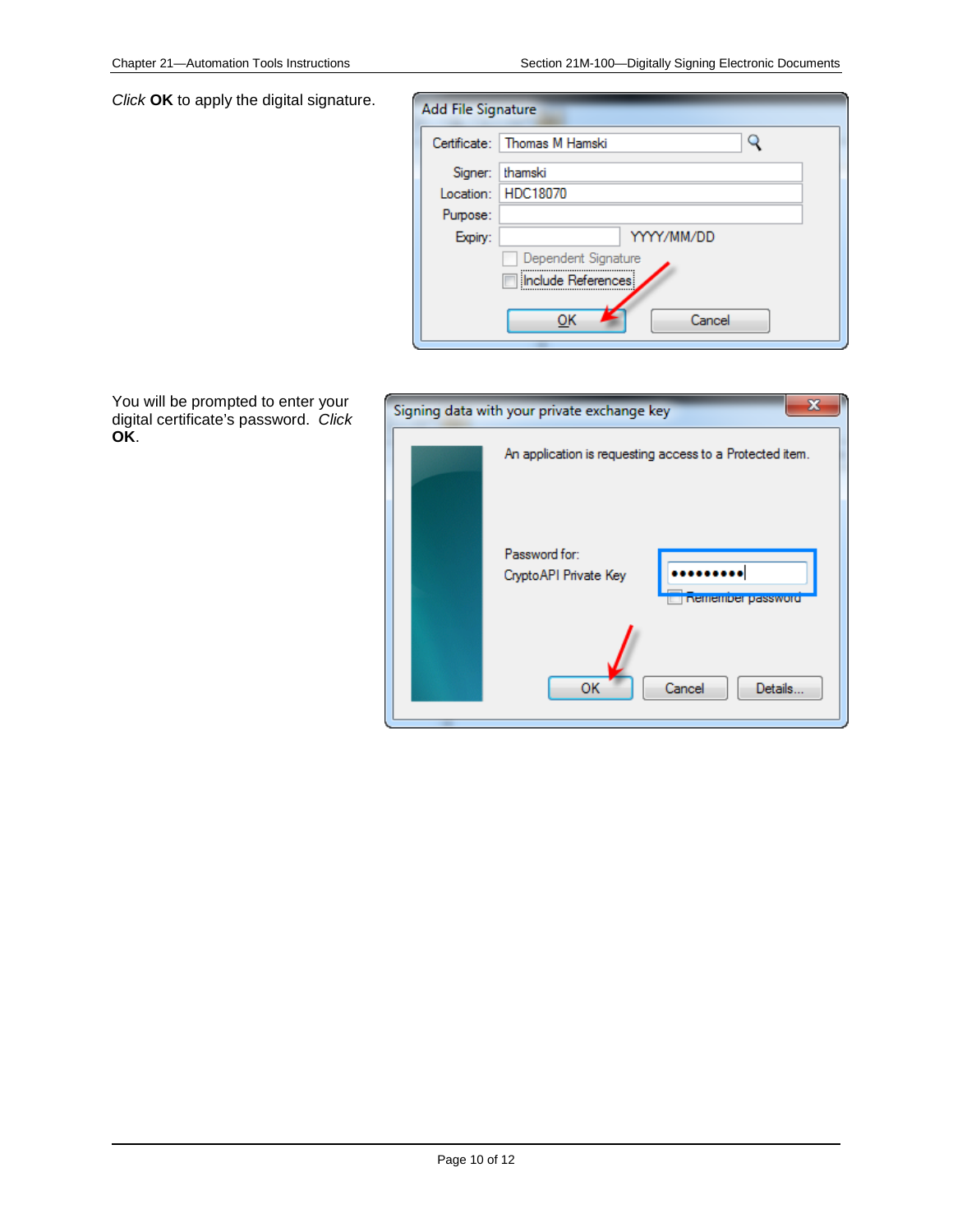

The Digital Signatures dialog will now show that the file has been digitally signed. Close the file.

**Note:** Do not save settings or modify the file in any way or the digital signature will be invalidated.

| B test signature, don<br><b>Bentley MicroStati</b><br>6/8/2016 9:14 AM<br>Open with MicroStation V8i (SELECTseries 3)<br>Explorer right click on the<br>Print with MicroStation V8i (SELECTseries 3)<br>file and select Properties.<br>Open with<br>U<br>Scan for threats<br>Restore previous versions<br>Send to<br>Cut<br>Copy<br>Create shortcut<br>Delete<br>Rename<br>Properties |                                                        | ٠ |  |  |  |
|---------------------------------------------------------------------------------------------------------------------------------------------------------------------------------------------------------------------------------------------------------------------------------------------------------------------------------------------------------------------------------------|--------------------------------------------------------|---|--|--|--|
|                                                                                                                                                                                                                                                                                                                                                                                       | The file should now be set<br>to read only. In windows |   |  |  |  |
|                                                                                                                                                                                                                                                                                                                                                                                       |                                                        |   |  |  |  |
|                                                                                                                                                                                                                                                                                                                                                                                       |                                                        |   |  |  |  |
|                                                                                                                                                                                                                                                                                                                                                                                       |                                                        |   |  |  |  |
|                                                                                                                                                                                                                                                                                                                                                                                       |                                                        |   |  |  |  |
|                                                                                                                                                                                                                                                                                                                                                                                       |                                                        |   |  |  |  |
|                                                                                                                                                                                                                                                                                                                                                                                       |                                                        |   |  |  |  |
|                                                                                                                                                                                                                                                                                                                                                                                       |                                                        |   |  |  |  |
|                                                                                                                                                                                                                                                                                                                                                                                       |                                                        |   |  |  |  |
|                                                                                                                                                                                                                                                                                                                                                                                       |                                                        |   |  |  |  |
|                                                                                                                                                                                                                                                                                                                                                                                       |                                                        |   |  |  |  |
|                                                                                                                                                                                                                                                                                                                                                                                       |                                                        |   |  |  |  |
|                                                                                                                                                                                                                                                                                                                                                                                       |                                                        |   |  |  |  |

 $\mathcal{L}_{\text{max}}$ 

т.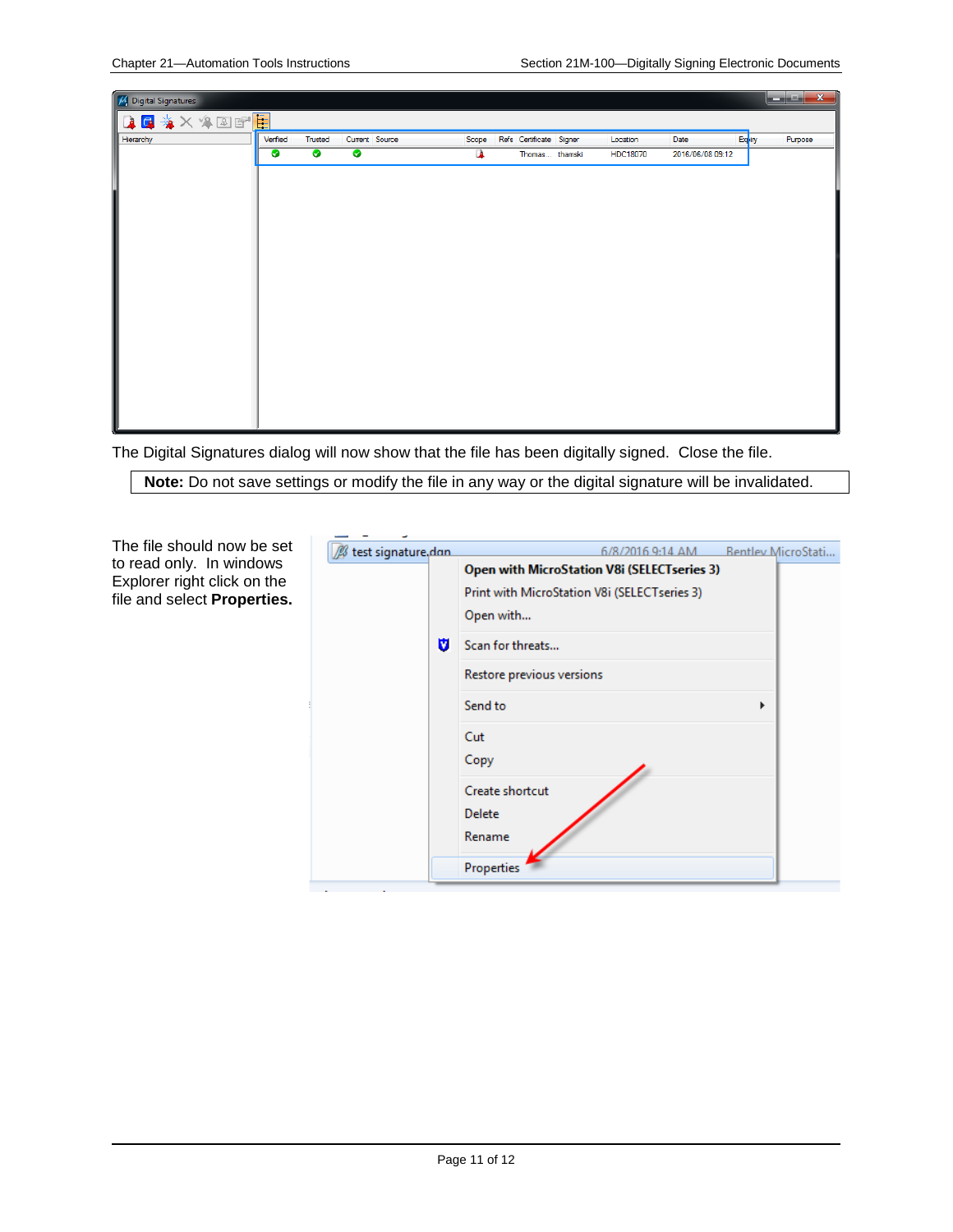On the General tab under Attributes, check the **Read-only** check box and *Click* **OK.**

| $\mathbf x$<br>// test signature.dgn Properties |                                                    |  |  |  |
|-------------------------------------------------|----------------------------------------------------|--|--|--|
| General                                         | Security   Custom   Details  <br>Previous Versions |  |  |  |
|                                                 | test signature.dgn                                 |  |  |  |
| Type of file:                                   | Bentley MicroStation Design (.dgn)                 |  |  |  |
| Opens with:                                     | MicroStation V8i (SELE)<br>Change                  |  |  |  |
| Location:                                       | W:\Highway\Design\AutomationSection\Personnel\     |  |  |  |
| Size:                                           | 69.0 KB (70,656 bytes)                             |  |  |  |
|                                                 | Size on disk: 72.0 KB (73,728 bytes)               |  |  |  |
| Created:                                        | Wednesday, October 15, 2014, 10:37:36 AM           |  |  |  |
| Modified:                                       | Today, June 08, 2016, 9:14:13 AM                   |  |  |  |
| Accessed:                                       | Wednesday, October 15, 2014, 10:37:36 AM           |  |  |  |
| Attributes:                                     | <b>√</b> Read-only<br><b>Hidden</b><br>Advanced    |  |  |  |
|                                                 |                                                    |  |  |  |
|                                                 |                                                    |  |  |  |
|                                                 | OK<br>Cancel<br>Apply                              |  |  |  |